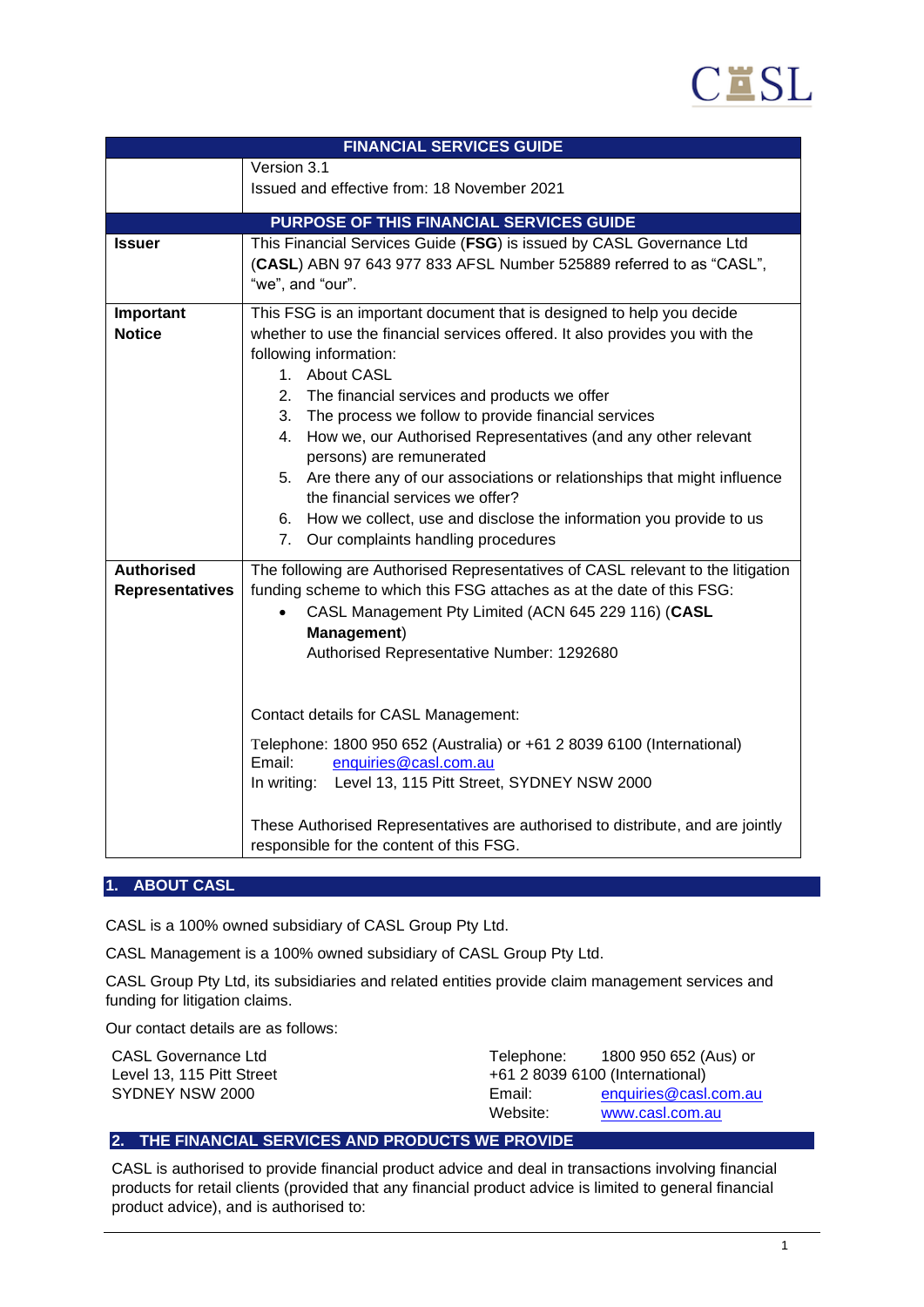- (a) provide general financial product advice for interests in managed investment schemes limited to litigation funding schemes;
- (b) deal in a financial product by:
	- i. issuing, applying for, acquiring, varying or disposing of a financial product for interests in managed investment schemes limited to litigation funding schemes;
	- ii. applying for, acquiring, varying or disposing of a financial product on behalf of another person in respect of the following classes of products:
		- A. deposit and payment products limited to:
			- 1. basic deposit products;
			- 2. deposit products other than basic deposit products;
		- B. general insurance products; and
		- C. interests in managed investment schemes excluding investor directed portfolio services;
- (c) operate litigation funding schemes in its capacity as responsible entity.

CASL's Authorised Representatives are authorised to provide financial product advice and deal in transactions involving financial products for retail clients (provided that any financial product advice is limited to general financial product advice), and are authorised to:

- (a) provide general financial product advice for interests in managed investment schemes limited to litigation funding schemes;
- (b) deal in a financial product by:
	- i. applying for, acquiring, varying or disposing of a financial product on behalf of another person in respect of the following classes of products:
		- A. deposit and payment products limited to:
			- 1. basic deposit products;
			- 2. deposit products other than basic deposit products;
		- B. general insurance products; and
		- C. interests in managed investment schemes excluding investor directed portfolio services.

## **3. THE PROCESS WE FOLLOW TO PROVIDE FINANCIAL SERVICES**

We or any Authorised Representative may provide you with the following documents:

- A Product Disclosure Statement (**PDS**) which contains information about the benefits, risks and other features of a litigation funding scheme operated by CASL as responsible entity, and which will enable you to make an informed decision about whether to proceed. The PDS also includes some information about the constitution and compliance plan of the scheme.
- A Litigation Management & Funding Agreement (**LMFA**). The LMFA contains the obligations of other parties to you, and you to other parties, and the contracted financial arrangements between you and other parties. The LMFA also provides an outline of responsibilities and decision making authority you transfer to other parties, as well as the processes for dispute resolution for issues that arise between you and the other parties.
- A Lawyer's Retainer (**LR**): The LR is an agreement between you and the law firm, that governs the obligations and conduct of any legal work to be conducted by the law firm on behalf of you. The LR includes the contractual terms you agree to, in particular, with regard to time recording, billing and payment. The LR also provides an outline of the complaints and dispute resolution process for issues that arise between you and the law firm.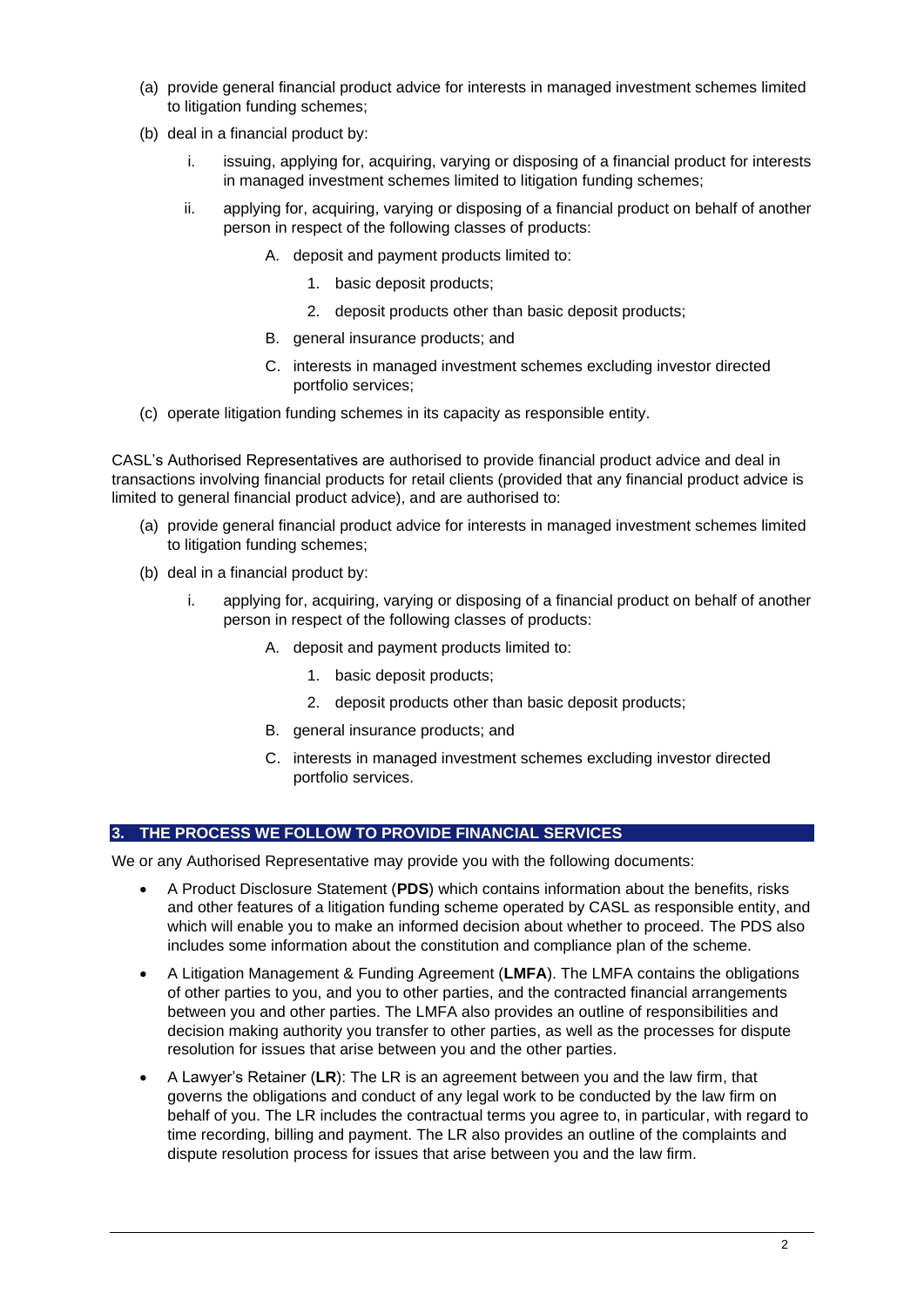## **4. HOW WE AND THE AUTHORISED REPRESENTATIVES ARE REMUNERATED**

CASL receives fees from the litigation funding scheme for the provision of relevant regulated financial services. These fees are generally fixed in nature and do not contain any contingency, bonus or commission elements.

Persons that work for Authorised Representatives are typically salaried and may, subject to certain key performance indicators and applicable laws, receive short and long term cash or non-cash incentive payments.

## **5. ARE THERE ANY OF OUR ASSOCIATIONS OR RELATIONSHIPS THAT MIGHT INFLUENCE THE FINANCIAL SERVICES WE OFFER?**

All associations or relationships that are relevant to financial services or products we might offer are disclosed in the PDS, LMFA and LR.

Actual or perceived conflicts of interest may arise from time to time through the provision of financial services or products. The processes for identifying, reporting and managing actual or perceived conflicts of interest are outlined in CASL's conflicts of interest policy. The conflicts of interest policy of CASL and its Authorised Representatives is available on our website at [www.casl.com.au.](http://www.casl.com.au/)

### **6. HOW WE COLLECT, USE AND DISCLOSE INFORMATION**

#### *Information maintained in your file*

Any personal information or information provided by you to CASL or its Authorised Representatives will be retained in a secure file or folder, in soft or hard copy.

Copies of any FSG, PDS, LMFA or LR relevant to financial services or products provided to you will be retained, including any supplementary documents issued from time to time.

You may ask CASL or an Authorised Representative if you would like to examine the information retained by CASL or an Authorised Representative relating to you. Any such requests must be in writing and CASL or an Authorised Representative must address your request within a reasonable time period.

## *Your Privacy*

We are committed to maintaining the privacy and security of your personal information.

Your personal information will be collected for the primary purpose of providing you with the services described in this FSG. If you do not provide the personal information requested, we may be unable to provide you with the financial services you have requested.

In connection with providing our services to you, we may disclose information about you to our Authorised Representatives and to other professionals, insurance providers, product issuers, auditors and our service providers. It is unlikely that we will disclose your personal information to overseas recipients.

However, any overseas disclosure of your information does not affect our commitment to safeguarding your personal information and we, and each Authorised Representative, will take reasonable steps to ensure any overseas recipient of your personal information complies with Australian privacy law.

Your personal information will be handled in accordance with our Privacy Policy which outlines how we collect, use, store and disclose your personal information.

For more information, including how to access or correct your personal information, or how to complain about a breach of the Australian Privacy Principles, please read our Privacy Policy which can be accessed on our website at [www.casl.com.au](http://www.casl.com.au/) or by contacting our Privacy Officer as follows:

Attention: Privacy Officer CASL Governance Ltd Level 13, 115 Pitt Street SYDNEY NSW 2000